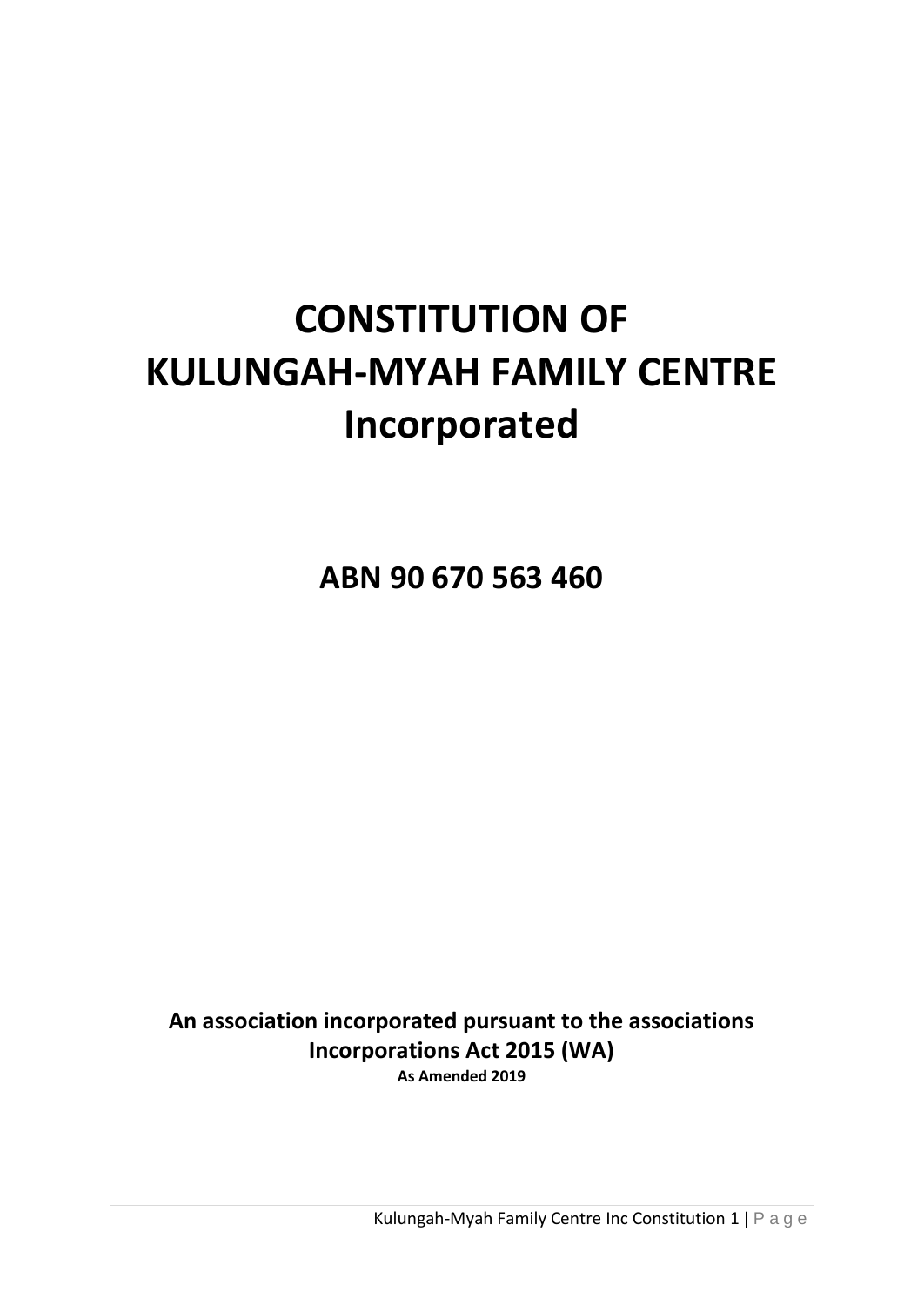# **INDEX PAGE NUMBER**

| Eligibility for membership       |
|----------------------------------|
| Applying for membership          |
|                                  |
|                                  |
|                                  |
| <b>Executive Member</b>          |
| <b>Committee Member</b>          |
|                                  |
|                                  |
|                                  |
|                                  |
|                                  |
|                                  |
|                                  |
| Chairperson                      |
| Deputy Chairperson               |
| Treasurer                        |
| Secretary                        |
|                                  |
| <b>Annual General Meeting</b>    |
| <b>Annual Financial Meeting</b>  |
| <b>General Meeting</b>           |
| <b>Special General Meeting</b>   |
|                                  |
| Procedure for Meetings           |
| <b>Annual General Meetings</b>   |
| <b>Annual Financial Meetings</b> |
| <b>General Meetings</b>          |
| <b>Special General Meetings</b>  |
|                                  |
|                                  |
|                                  |
|                                  |
|                                  |
|                                  |
|                                  |
|                                  |
|                                  |
|                                  |
|                                  |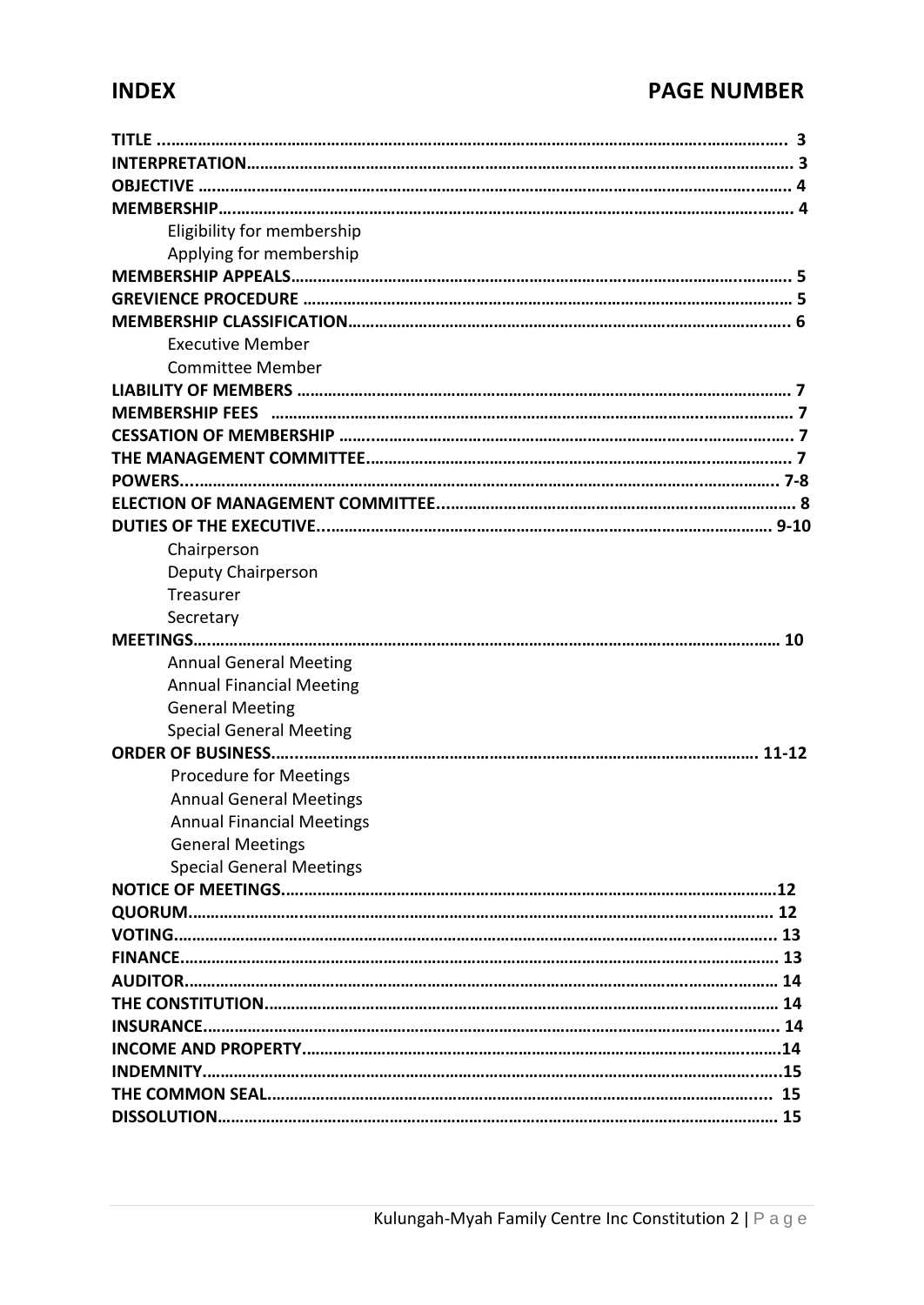# **CONSTITUTION**

#### **1. TITLE**

The Association shall be called Kulungah-Myah Family Centre Inc.

#### **2. INTERPRETATION**

In these rules, unless the contrary intention appears:

**Gender** wherever one gender is referred to, it also means the other.

**Singular words** shall also mean and include the plural.

**Family Centre** shall mean the Kulungah-Myah Family Centre situated at 136 Le Souef Drive, Kardinya.

**User Group** means at least two persons who meet in the Family Centre on a regular basis with a common purpose.

**Association** means the incorporated association Kulungah-Myah Family Centre Inc. to which these rules apply.

**By-Laws** means the procedures of the Family Centre as enacted by the Committee. **Act** means the Associations Incorporation Act 2015.

**Books of the Association** includes the following:

- a. a register
- b. financial records
- c. minutes of all committee meetings
- d. any other record of information

**Management Committee** means the elected Committee of the Association.

**Chairperson** means the Committee member holding office as the chairperson of the Association.

**Secretary** means the committee member holding office as the secretary of the Association.

**Treasurer** means the committee member holding office of Treasurer of the Association.

**Committee** means the elected members.

# **Financial records** includes:

- a. invoices, receipts, orders for the payment of money, bills of exchange,
- b. cheques, promissory notes and vouchers; and
- c. documents of prime entry; and
- d. working papers and other documents needed to explain —

(i) the methods by which financial statements are prepared; and

(ii) adjustments to be made in preparing financial statements;

financial statements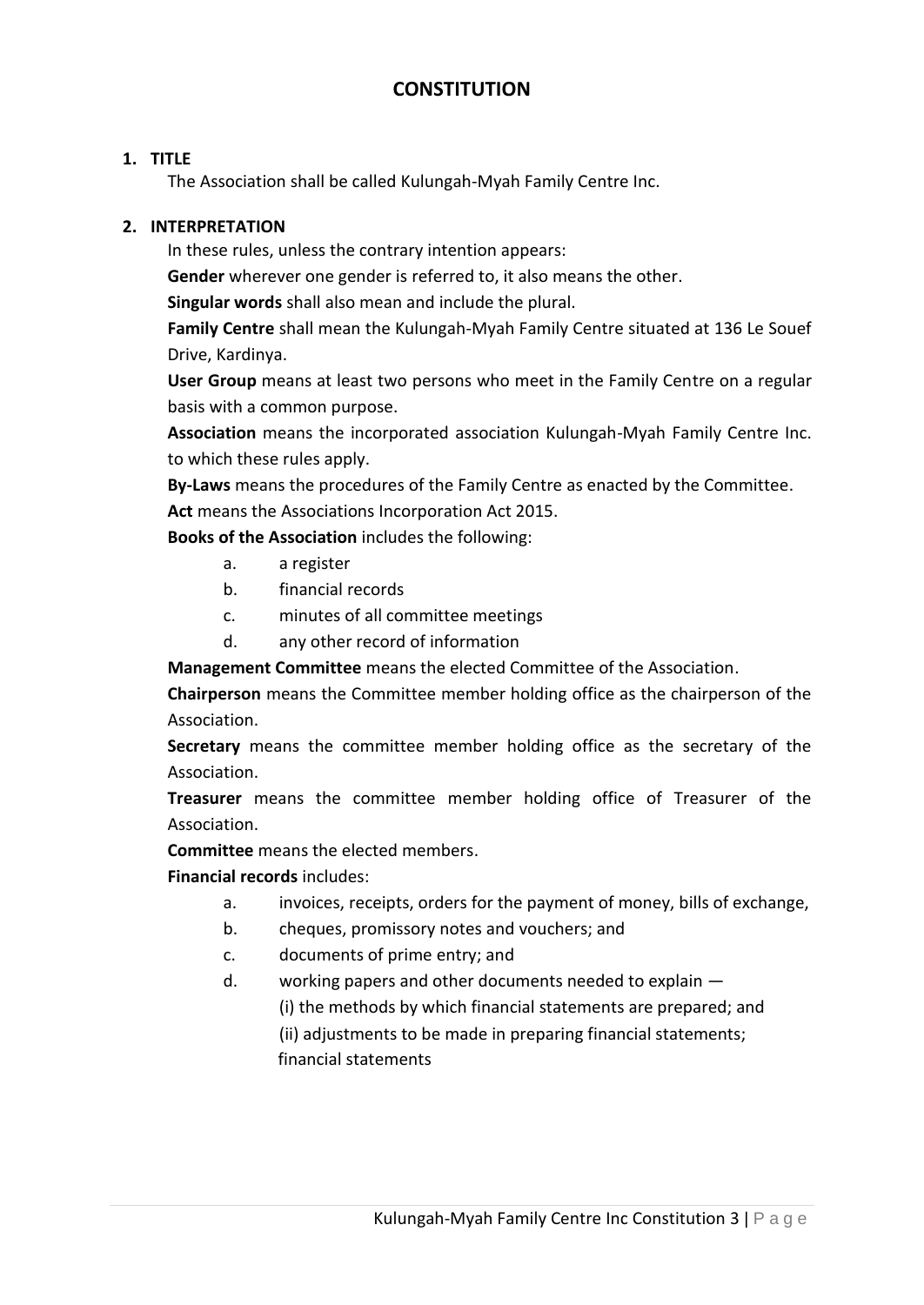**Tier 1 association** means an incorporated association to which section 64(1) of the Act applies;

 **Tier 2 association** means an incorporated association to which section 64(1) of the Act applies;

 **Tier 3 association** means an incorporated association to which section 64(1) of the Act applies;

**Meeting of the Association** means a meeting of the Association that all members are entitled to receive notice of and to attend.

**Member** means a person elected to the Committee.

**Register of members** means the register of members referred to in section 53 of the Act.

**Rules** means these rules of the Association, as in force for the time being.

# **3. OBJECTIVES**

- 3.1 The promotion, development and coordination of activities which relate to the Cultural background of children, individuals, families and seniors in the community.
- 3.2 To establish programmes and activities in response to community needs, with equal opportunity for everyone.
- 3.3 To provide and maintain suitable grounds, buildings and equipment for such purposes.
- 3.4 Reduce social isolation.
- 3.5 To support community groups in developing self-help activities.
- 3.6 To maintain an information and resource centre relevant to community need.

# **4. MEMBERSHIP**

# 4.1 **Eligibility for membership**

- 4.1.1 Any person who supports the objects or purposes of the Association is eligible to apply to become a member.
- 4.1.2 An individual who has not reached the age of eighteen (18) years will not receive voting rights.
- 4.1.3 A person who participates in any programme in the Family Centre.
- 4.1.4 A parent or guardian of a child attending any programme at the Family Centre or whose child is enrolled to attend at the Family Centre.
- 4.1.5 An employee of the Association may not become or hold membership of the Association or be a representative appointed to represent a User Group.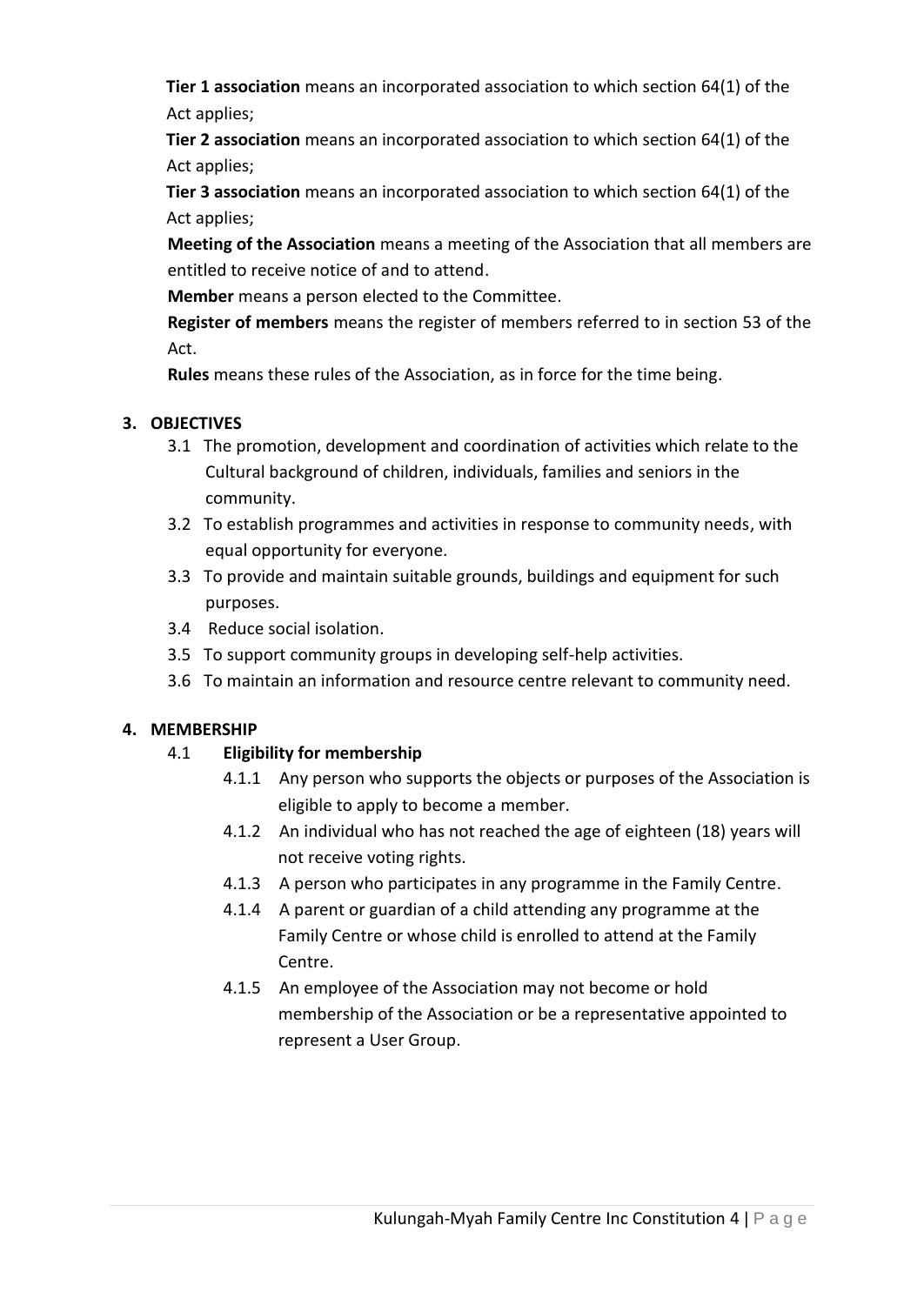# 4.2 **Applying for membership**

- 4.2.1 Applicants will apply in writing for membership and agree in writing that they support the objects of the Association, and shall abide by the rules of the Association.
- 4.2.2 Are accepted by the Committee as members.
- 4.2.3 The Committee may refer an application for membership to a General Meeting for determination. The decision to accept or reject an applicant is made at a General Meeting of the Committee.
- 4.2.4 In the event that an applicant is rejected, the applicant has the right of appeal to a Special General Meeting which must be convened by the Secretary on request.

# **5. MEMBERSHIP APPEALS**

- 5.1.1 A candidate, whose application for membership of the Association was rejected or where a member's membership was terminated, shall have the right to appeal, in writing within twenty eight (28) days to the Management Committee.
- 5.1.2 The parties will try to resolve the dispute themselves.
- 5.1.3 A mediator may be appointed to assist in the matter.
- 5.1.4 The Committee will make a final determination, based solely on the information given, and inform the parties involved.

# **6. GRIEVANCE PROCEDURE**

- 6.1.1 The parties to a dispute must attempt to resolve the dispute themselves within 14 days after the dispute has come to the attention of each party.
- 6.1.2 If the parties to a dispute are unable to resolve the dispute between themselves within the given time, any party may start the grievance procedure by giving written notice to the Secretary.
- 6.1.3 The Secretary will give written notice of the Executive committee meeting and to all parties at least 7 days before the meeting is held, giving time and place when the grievance will be heard.
- 6.1.4 If determination of dispute is by the Executive committee, the Executive committee will give each party reasonable time to make their case and shall give a written decision within 7 days.
- 6.1.5 If any party does not agree to the dispute being handled by the Executive committee, a mediator can be appointed.
- 6.1.6 The person appointed as a mediator may be a member or former member of the Association and must not have any personal interest in the subject matter.
- 6.1.7 Each party to the mediation must give the mediator a written statement of the issues that need to be considered at the mediation at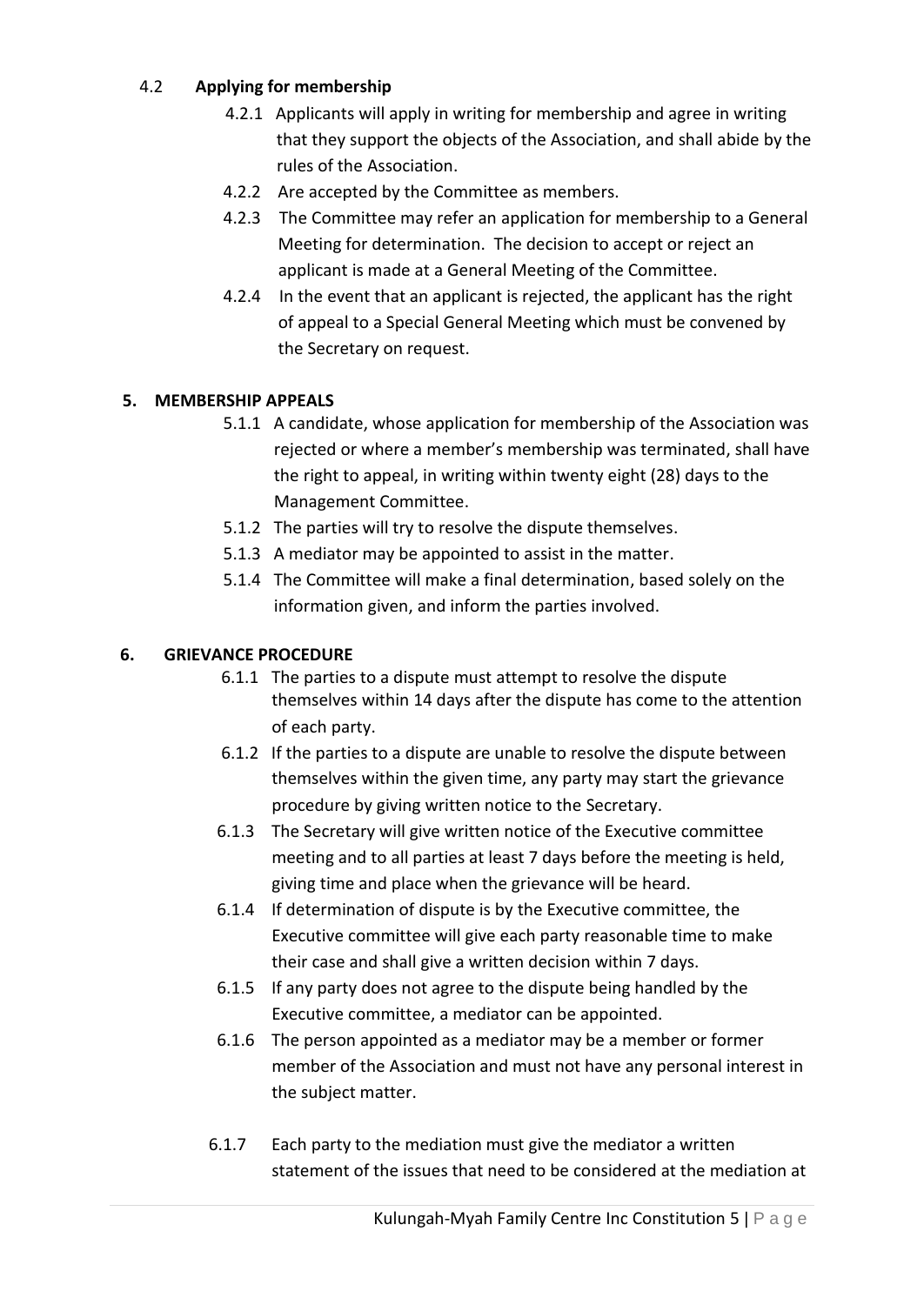least 5 days before mediation takes place.

- 6.1.8 The mediation must be kept confidential.
- 6.1.9 The mediator cannot determine the matter that is subject of the mediation.
- 6.1.10 The costs of the mediation are to be paid by the party or parties to the mediation that requested the appointment of the mediation.

#### **7. MEMBERSHIP CLASSIFICATION**

#### 7.1 **Executive Member**

7.1.1 Any person elected to the position of Chairperson, Deputy Chairperson, Secretary, Treasurer and who follows the ethos of the Association.

#### 7.2 **Committee Member**

- 7.2.1Any person elected to the position who represents a User Group.
- 7.2.2 The number of Committee Members from a User Group will depend on the membership of the User Group:
	- (i) 1 25 members up to 1 committee member
	- (ii) 26 50 members 1 to 2 committee members with at least 1 office bearer
	- (iii) 51 75 members 2 to 3 committee members with at least 1 office bearer over
	- (iv) 76 members 3 to 4 committee members with at least 2 office bearers
- 7.2.3 Any person who follows the ethos of The Association.

7.3Under section 39 of the Act the following persons must not, without leave of the Commissioner, accept an appointment or act as a member of a management committee of an association:

- 7.3.1 A person who is, according to the Interpretation Act 1984 section 13D a bankrupt or person whose affairs are under insolvency laws;
- 7.3.2 A person who has been convicted, within our outside the State, of-

(i) an indictable offence in relation to the promotion, formation or management of a body corporate; or

(ii) an offence involving fraud or dishonesty punishable by imprisonment for a period of not less than three months; or

(iii) an offence under Part 4 Division 3 or section 127 of the Act Section 39 of the Act only applies to a person who has been convicted of the above offences only for a period of 5 years from the time of the person's conviction, or if the conviction results in a term of imprisonment, from the time of the person's release from custody.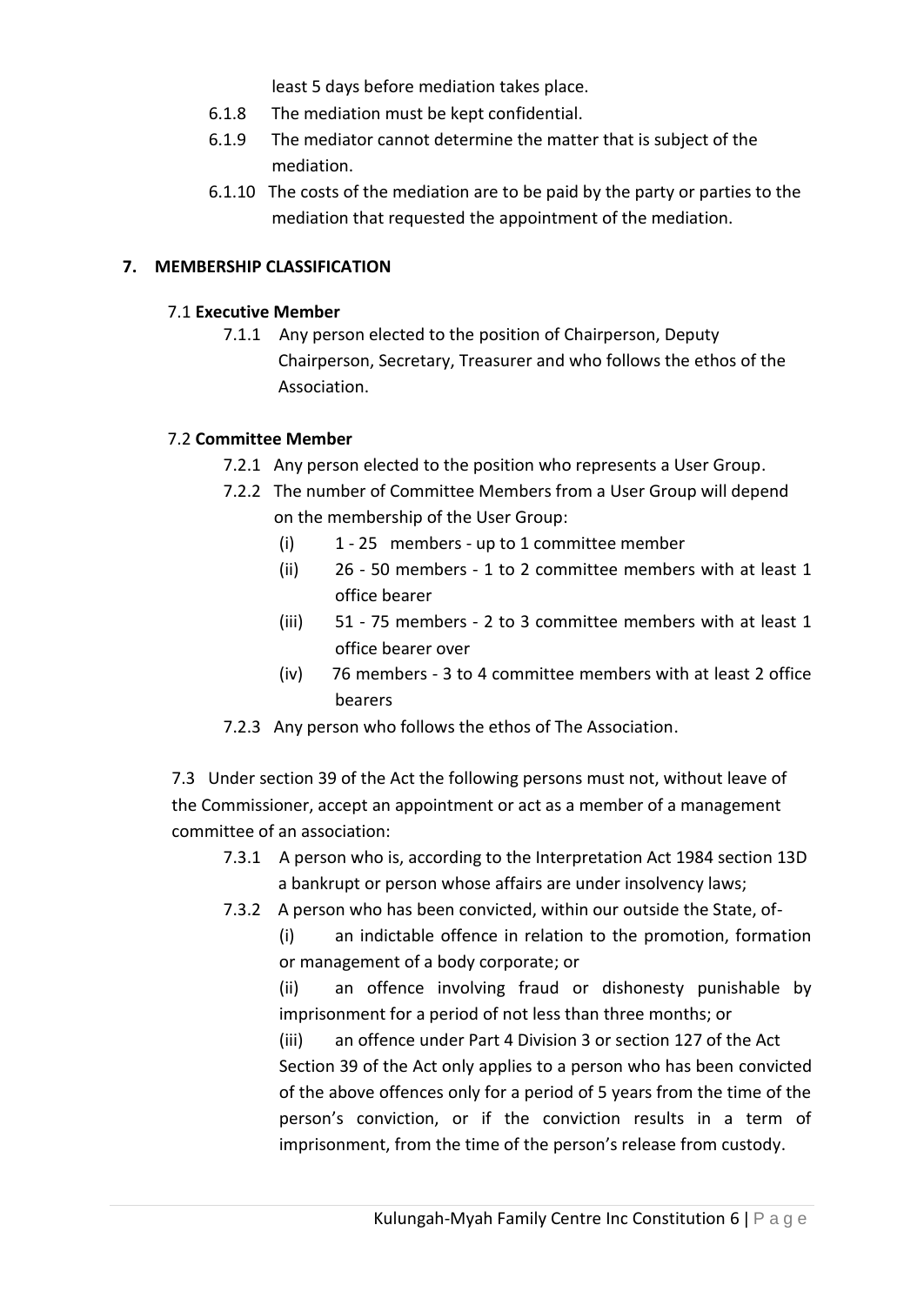#### **8. LIABILITY OF MEMBERS**

- 8.1A member is only liable for their own outstanding membership fees payable Under Clause **9** of this Constitution.
- 8.2 A Member is not liable, by reason of the person's Membership, for the liabilities of the Association or the cost of winding up the Association.

#### **9. MEMBERSHIP FEES**

The Association may set any membership fees, if desired, at the Annual General Meeting.

#### **10. CESSATION OF MEMEMBERSHIP**

Membership shall cease upon the happening of one of the following events:

- 10.1 Resignation in writing delivered to the premises of the Association
- 10.2 Failure to pay any attendance or hiring fees due with respect to the attendance of any groups, or children at the Family Centre within two months of the demand having been made by the Association for the outstanding fees.
- 10.3 The member fails to attend three (3) consecutive committee meetings without sending an apology.
- 10.4 The member acts in a manner unbecoming or prejudicial to the purposes and interest of the Association.
- 10.5 Brings the Association into disrepute.
- 10.6 Death

#### **11. THE MANAGEMENT COMMITTEE**

 The Management Committee will comprise an Elected Executive and Committee Members.

#### **12. POWERS**

The Management Committee shall have the power to:

- 12.1 Oversee the day to day operations of the Association and provide By-Laws where necessary.
- 12.2 Raise, aid or contribute in the raising of funds for the use and benefit of the Association for any purpose considered advantageous to the objects of the Association.
- 12.3 Co-opt persons as required to the Committee, without voting rights.
- 12.4 Establish subcommittees with respect to the Association's agreed programmes and method of operation.
- 12.5 Delegate to subcommittee's such powers as the Committee deems desirable.
- 12.6 Delegate staff to fulfil any of the office holders' duties outlined under Rules 13.
- 12.7 Appoint members to fill any vacancy on the Committee for the remainder of the unexpired term.
- 12.8 Employ or dismiss staff consistent with contractual obligations.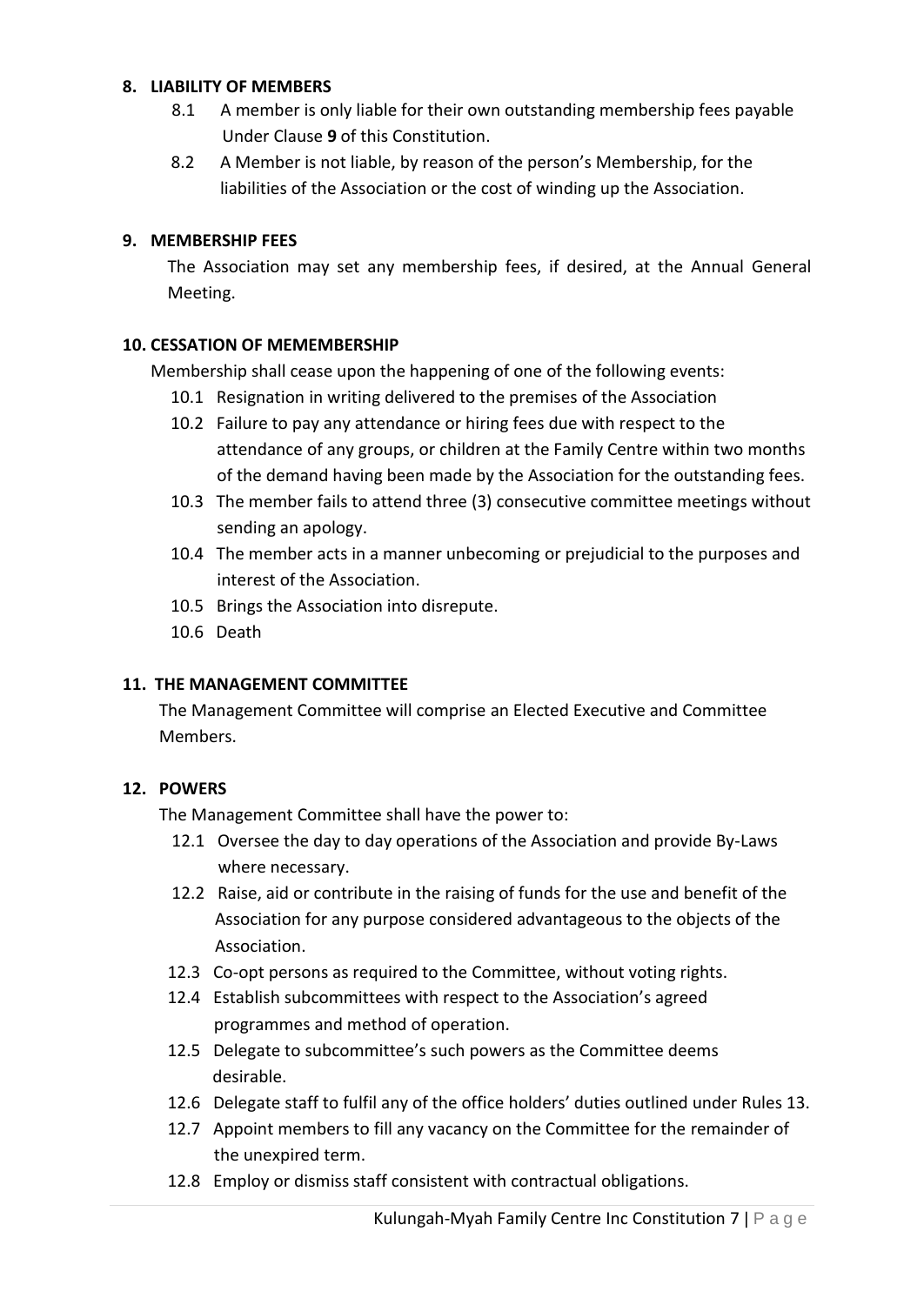12.9 Authorise the reimbursement, from the Associations Bank Account, to any Member for expenses incurred, following a resolution of the Committee, in carrying out their duties in connection with Association business.

# **13. ELECTION OF THE MANAGEMENT COMMITTEE**

The Management Committee will comprise an Executive (Office Bearers) and Committee Members as described in 7.1 and 7.2 of this Constitution.

The term of office is from when the member is elected at the Annual General Meeting and ends when the position is declared vacant at the next Annual General Meeting.

Nominations for the positions must be submitted in writing, on the nomination form obtainable from the Association Secretary.

Members shall be elected by a majority of 50% plus one

- 13.1.1 If only one member has nominated for a position the chairperson of the meeting will declare them elected to the position.
- 13.1.2 If there is no nomination for a position, the chairperson will call for nominations from the committee.
- 13.1.3 Members shall be eligible to serve in any of the office bearing position on the Committee for three (3) consecutive years, at which time such affected members shall either stand down or nominate for election to a different position on the Committee. An exception to this rule can occur only in the event of there being no new nominations for an executive position when the current executive member if they so wish and the Committee so agree, may continue I office until a new nominee is elected.

# **14. DUTIES OF THE EXECUTIVE**

# **14.1 Chairperson**

- 14.1.1 The Chairperson at any meeting shall have a casting as well as a determining vote.
- 14.1.2 The Chairperson, together with the Secretary, shall prepare the . agenda for all committee meetings.
- 14.1.3 The Chairperson will sign the original copy of the Meetings minutes as a true record of proceedings for that meeting.
- 14.1.4 The Chairperson shall encourage full balanced participation in meetings by all Members and shall decide on matters of order.
- 14.1.5 The Chairperson shall act as spokesperson unless an alternative spokesperson has been appointed by the Committee. The spokesperson shall make statements in accordance with previously agreed policy or in an emergency following consultation with at least two Committee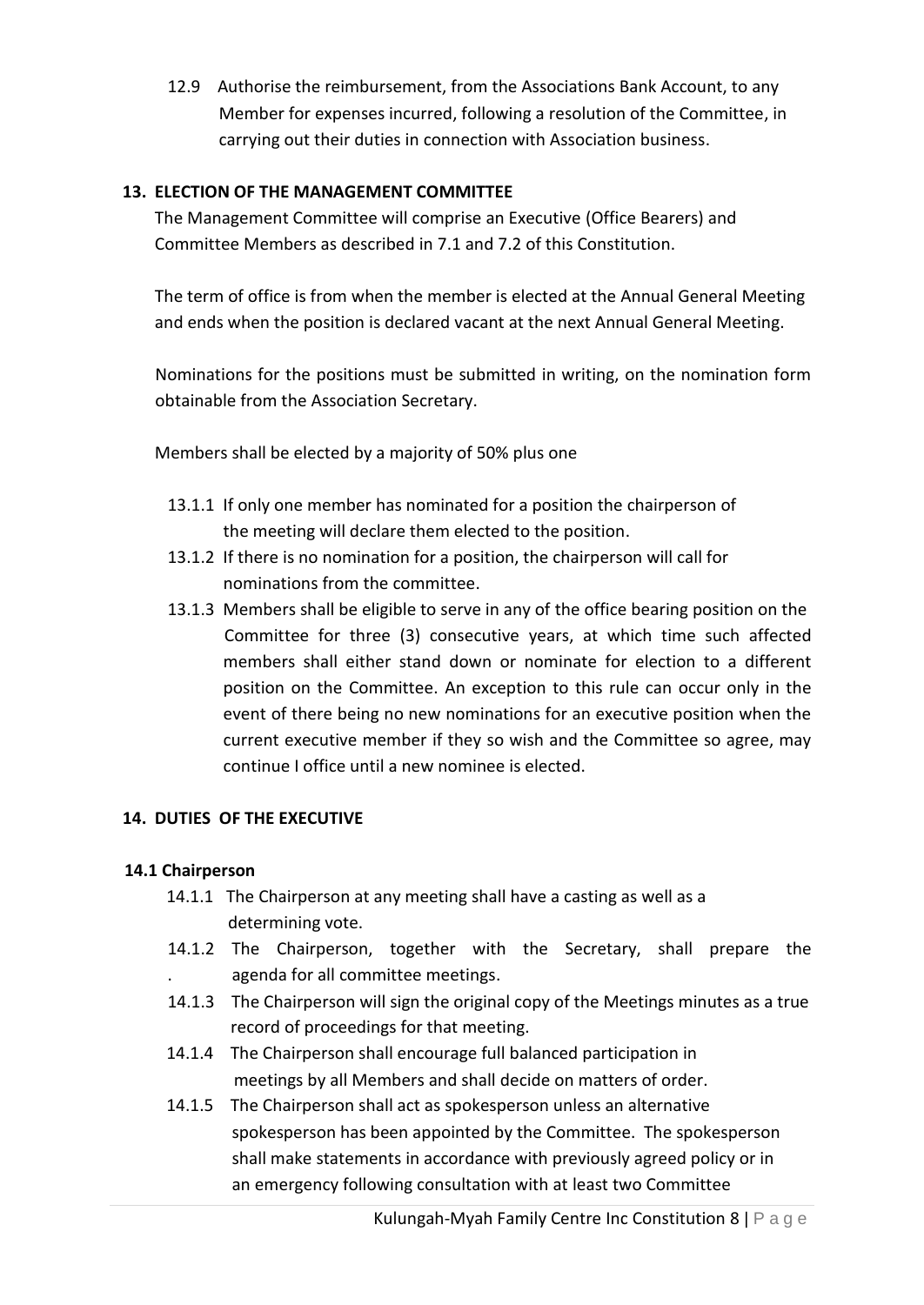Members.

14.1.6 Chair all meetings of the Association.

### **14.2 Deputy Chairperson**

- 14.2.1 In the absence of the Chairperson, the Deputy Chairperson shall have like power and authority.
- 14.2.2 Where both the Chairperson and Deputy Chairperson are absent the Committee present, at a properly constituted meeting, may elect a Chairperson for the duration of that meeting.

#### **14.3 Treasurer**

- 14.3.1 The Treasurer shall cause monies received to be paid into an account authorised by the Committee in the name of the Association.
- 14.3.2 Any such monies received on behalf of the Association are to be banked within reasonable time and deposited to the credit of the Association, with it's Bankers.
- 14.3.3 The Treasurer shall be responsible for ensuring that all accounts of the Association are paid by Cheque or electronic means.
- 14.3.4 The Committee shall set at the first Committee Meeting following the Annual General Meeting the upper limit of authorised expenditure except in the case of emergency expenditure which is necessary to protect the wellbeing of the building and its participants.
- 14.3.5 The Treasurer shall have custody and be responsible for all records to be kept of all receipts and payments and other financial transactions, which records shall be available for inspection by any member.
- 14.3.6 The Treasurer shall keep financial budgets and statements and submit a report to each Committee Meeting.
- 14.3.7 The Treasurer will prepare or present an audited report on the financial position of the Association at the Annual Financial Meeting.

#### **14.4 SECRETARY**

- 14.4.1 The Secretary shall call meetings in accordance with the provision of the Rules of the Association.
- 14.4.2 The Secretary will ensure that Notices of Meetings and Agendas, are sent to all Members according to Clause 15 of these Rules.
- 14.4.3 The Secretary will minute all meetings of the Committee, recording attendees, all business considered and the results of all motions voted on. The minutes of every meeting will be kept for a period of seven (7) years.
- 14.4.4 The Secretary shall keep records of the business of the Association in their possession including the Rules and Policies of the Association, and records of submissions or reports made by or on behalf of the Association.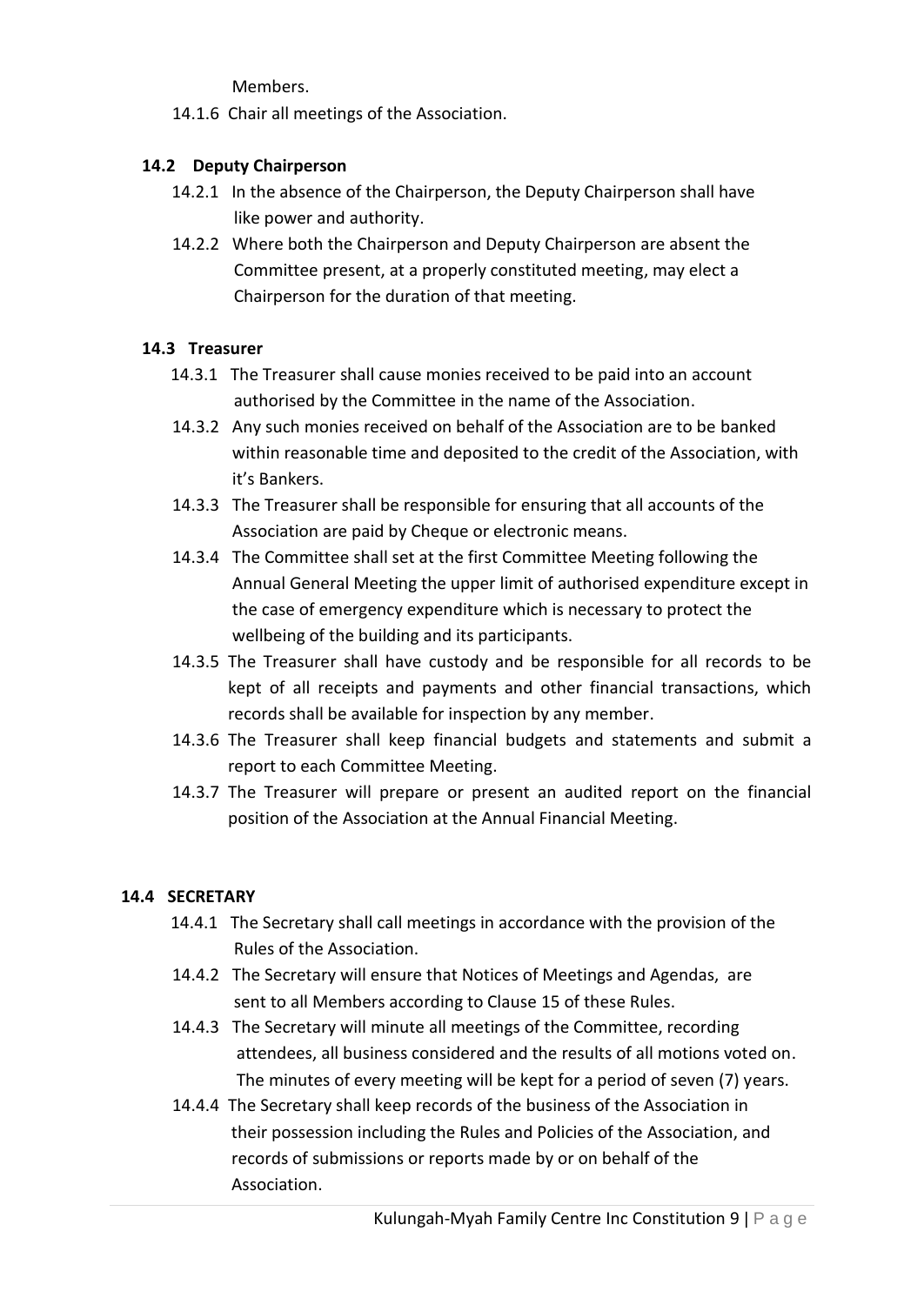- 14.4.5 The Secretary will maintain a register of the members of the Association.
- 14.4.6 In the absence of the Secretary another member shall be appointed as minutes Secretary for the duration of the meeting.
- 14.4.7 The Minutes of all Committee Meetings, Annual, Financial and Special Meetings and records of the Association shall be accessible at all times to all members. Any minutes, documents or records designated by the Committee as confidential shall be accessible to members on the vote of a Special General Meeting only.
- 14.4.8 The Secretary will have nomination forms for positions on the Management Committee available twenty eight (28) days prior to the Annual General Meeting.

#### **15. MEETINGS**

#### 15.1 **Annual General Meeting**

The Annual General Meeting shall be held in March each year.

#### 15.2 **Annual Financial Meeting**

The Annual Financial Meeting shall be held within three (3) months of the end of the Associations Financial Year.

#### 15.3 **General Meeting**

General Meetings shall be held not less than six (6) times in each calendar year and not less than 3 months apart and may be called by The Secretary or by the written request of twenty percent (20%) or three (3) committee members whichever is the less.

#### 15.4 **Special General Meeting**

The Secretary shall call a Special General Meeting of the Association within twenty one (21) days of receipt of a directive of the Committee, or the written request of twenty percent (20%) or three (3) Committee Members whichever is the less. Such request to be signed by the Members and specifying the business to be carried out at that meeting. The Meeting will be held within twenty eight days of receipt of such directive request. Only the specified business will be discussed at that Meeting

#### **16. ORDER OF BUSINESS**

#### 16.1 **Procedure for Meetings**

#### 16.1.2 **Annual General Meeting**

 Open Meeting Acknowledgement to Country Attendance Apologies Conflicts of Interest Minutes of the Previous Annual General Meeting Report from the Chairperson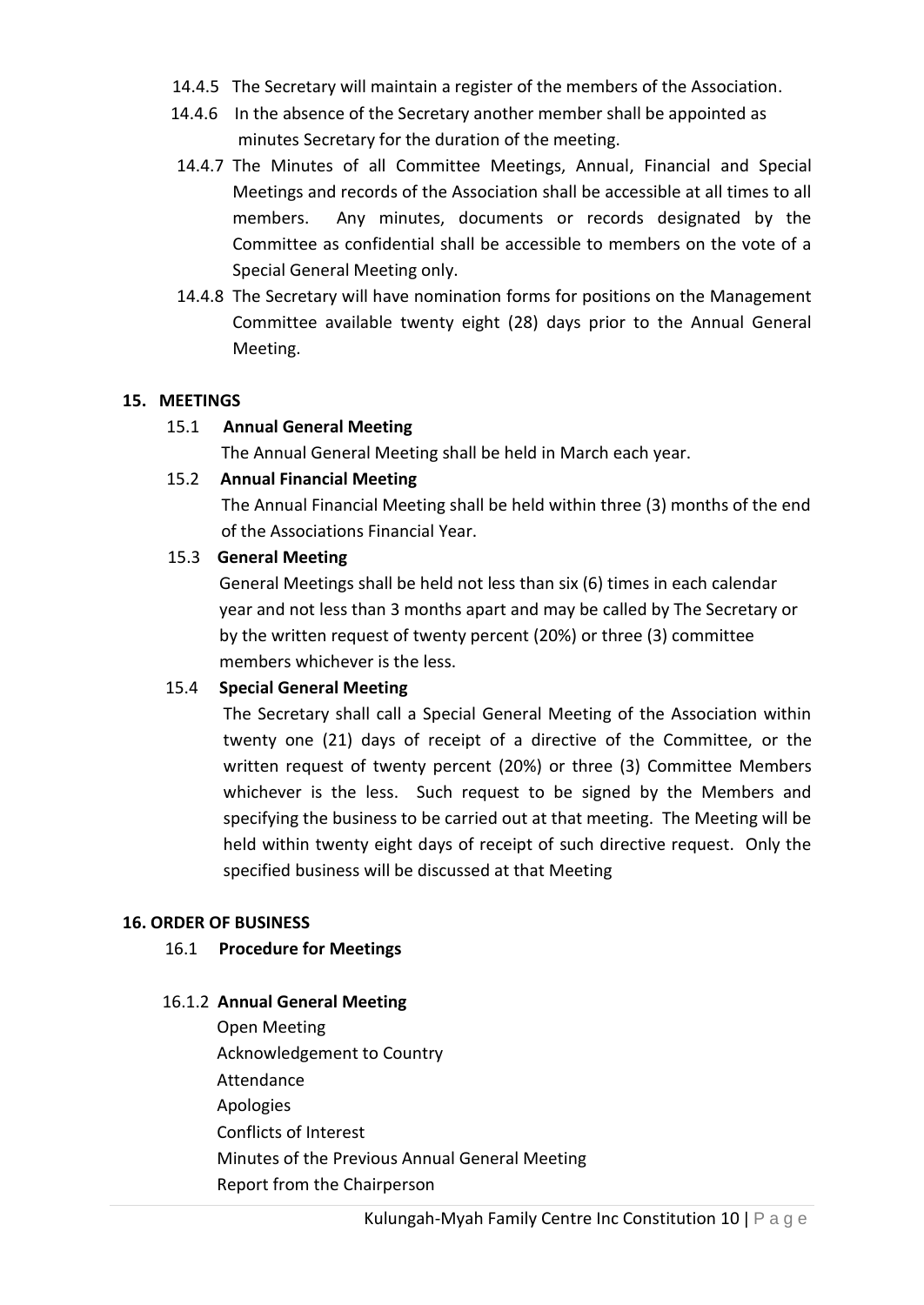Amendments to the Constitution Election of Office Bearers Date of next Annual General Meeting Close Meeting

#### 16.1.3 **Annual Financial Meeting**

 Open Meeting Acknowledgement to Country Attendance Apologies Conflicts of Interest Minutes of the Previous Annual Financial Meeting Treasurers Report Date of next Annual Financial meeting Close Meeting

#### 16.1.4 **General Meetings**

 Open Meeting Acknowledgement to Country

 Attendance Apologies Conflicts of Interest Financial Report Business from Previous Minutes Business Arising Occupational Health and Safety Report Policies and Procedures Report from Centre Coordinator Sustainability at the Centre Reports from User Groups Date of Next Meeting Close Meeting

#### 16.1.5 **Special General Meeting**

 Open Meeting Acknowledgement to Country Attendance Apologies Conflicts of Interest Business to be discussed Close Meeting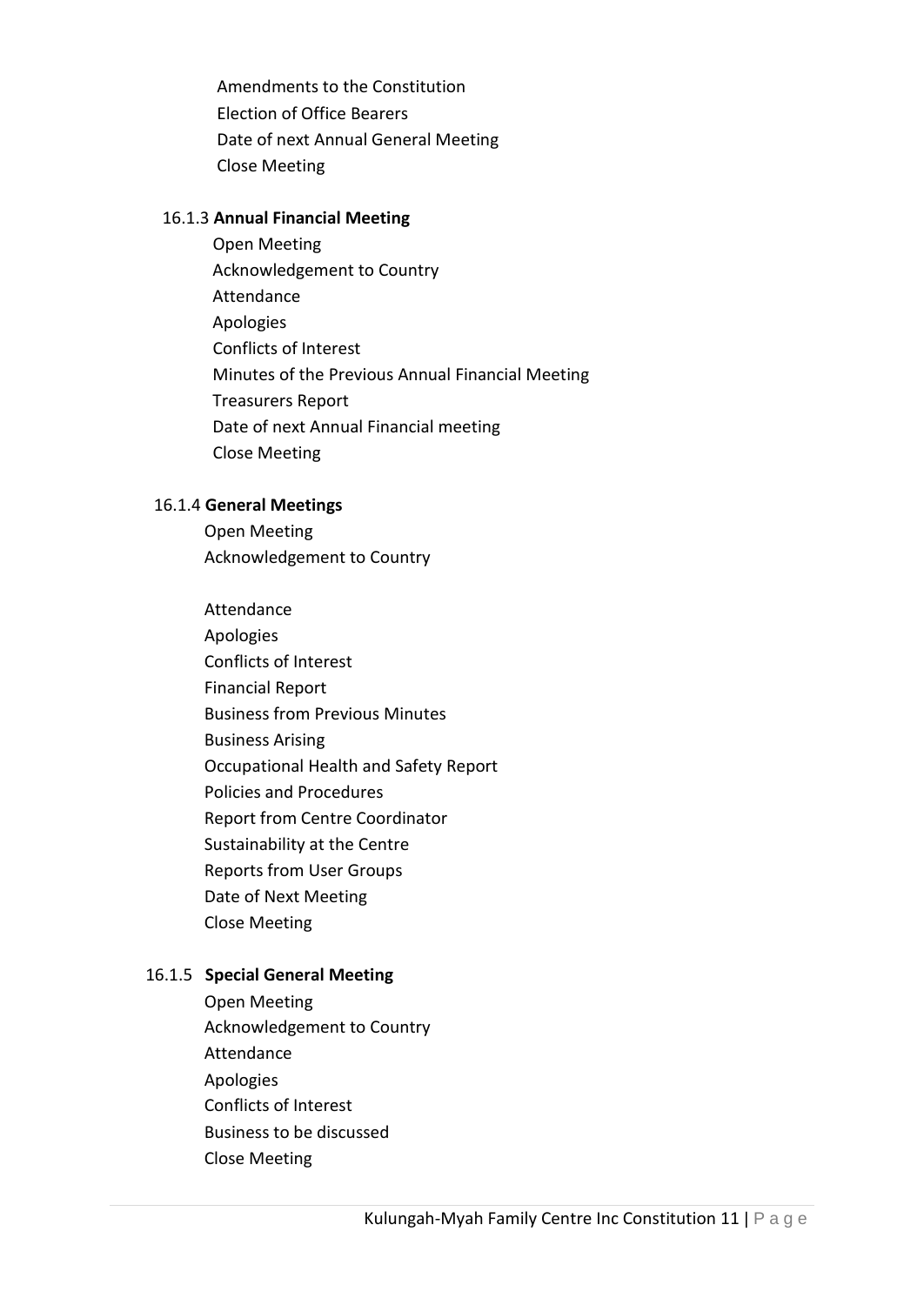#### **17. NOTICE OF MEETINGS**

- 17.1 No less than fourteen (14) clear days' notice, and in the case of proposed alterations to the Rules of Association, twenty eight (28) days' notice shall be given to the members.
- 17.2 Notice of meetings shall be sent to members via post or email noting the place, date and hour for the Meeting.
- 17.3 In the case of a Special General Meeting, the nature of the business to be carried out at the meeting will be detailed.

### **18. QUORUM**

No business shall be transacted at any Meeting unless a quorum of members is present at the time when the meeting proceeds to its business. Quorum at any Meeting shall be six members or two thirds of the members whichever the less is. If at any Meeting there is no quorum within thirty (30) minutes of the time appointed then a majority of members present shall decide to adjourn the meeting for a period of not more than fourteen (14) days. The quorum for such adjourned meetings shall be reduced to five members or two thirds, whichever is the less failing which the meeting shall lapse. For the purpose of the Rule, Meetings include the Annual, Financial and Special General Meetings.

#### **19. VOTING**

All voting shall:

- 19.1 be restricted to Members
- 19.2 be by a show of hands
- 19.3 be by show of hands except that any contested election at an Annual General Meeting will be by secret ballot PROVIDED THAT the meeting requests that the vote be taken this way
- 19.4 be under exceptional circumstances by electronic means if the member is not present in person but is available via the internet and is recorded as attending the meeting electronically.

#### **20. FINANCE**

- 20.1 The Financial Year of the Association shall be from  $1<sup>st</sup>$  July to  $30<sup>th</sup>$  June.
- 20.2 All funds of the Association shall be under the control of the Management Committee.
- 20.3 The Committee will authorise, open and operate bank accounts.
- 20.4 The Committee will authorise any two of three of the Executive Members as signatories on the bank accounts.
- 20.5 The income of the Association shall be derived from User Groups using the Centre, Government funding, grants, interest, fundraising and from special events organised by the Committee.
- 20.6 For each financial year, the committee must ensure that the requirements imposed on the Association under Part 5 of the Act relating to the financial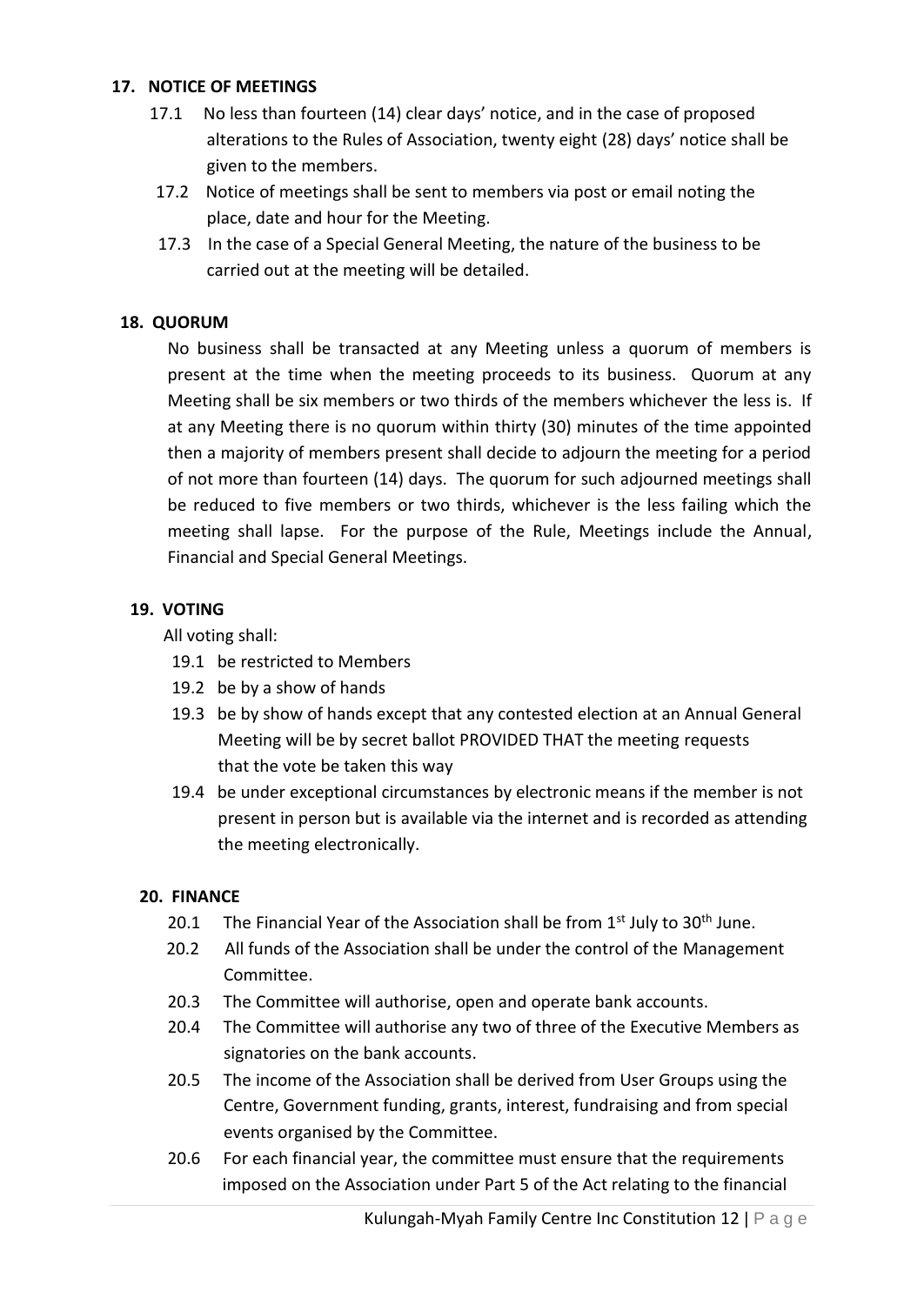statements or financial report of the Association are met.

- 20.7 without limiting rule 20.6, those requirements include
	- (a) if the Association is a tier 1 association, the preparation of the financial statements; and
	- (b) if the Association is a tier 2 association or tier 3 association, the preparation of the financial report; and
	- (c) if required, the review or auditing of the financial statements or financial report, as applicable; and
	- (d) the presentation to the annual general meeting of the financial statements or financial report, as applicable; and
	- (e) if required, the presentation to the annual general meeting of the copy of the report of the review or auditor's report, as applicable, on the financial statements or financial report.

#### **21 AUDITOR**

The Committee have the option to either appoint or not appoint a suitably qualified Auditor, not being a member of the Association, at the Annual Financial Meeting of The Association.

 The Treasurer will present an audited report, or if there is no audited report, they will present a detailed report outlining the financial position of the Association to the Annual Financial Meeting.

#### **22. THE CONSTITUTION**

- 22.1 The adoption of this Constitution in substation for the previous one shall not affect any right, duty or liability or any matter of thing properly done, commenced, acquired or imposed under it;
- 22.2 On adoption of this Constitution the previous Constitution is repealed.
- 22.3 No alteration, repeal or addition to this Constitution shall be made except at the Annual General Meeting.
- 22.4 These Rules may be amended by a majority of not less than three quarters (75%) of members present at The Annual General Meeting of the Association provided that notice of the proposed alteration shall have been given in writing to the Secretary prior to that meeting and all members have been notified of the proposed amendment at least twenty eight (28) days prior to the Annual General Meeting.

#### **23. INSURANCE**

The Association shall effect and maintain appropriate Public Liability Insurance together with any other Insurance regarded as necessary by the Committee.

#### **24. INCOME AND PROPERTY**